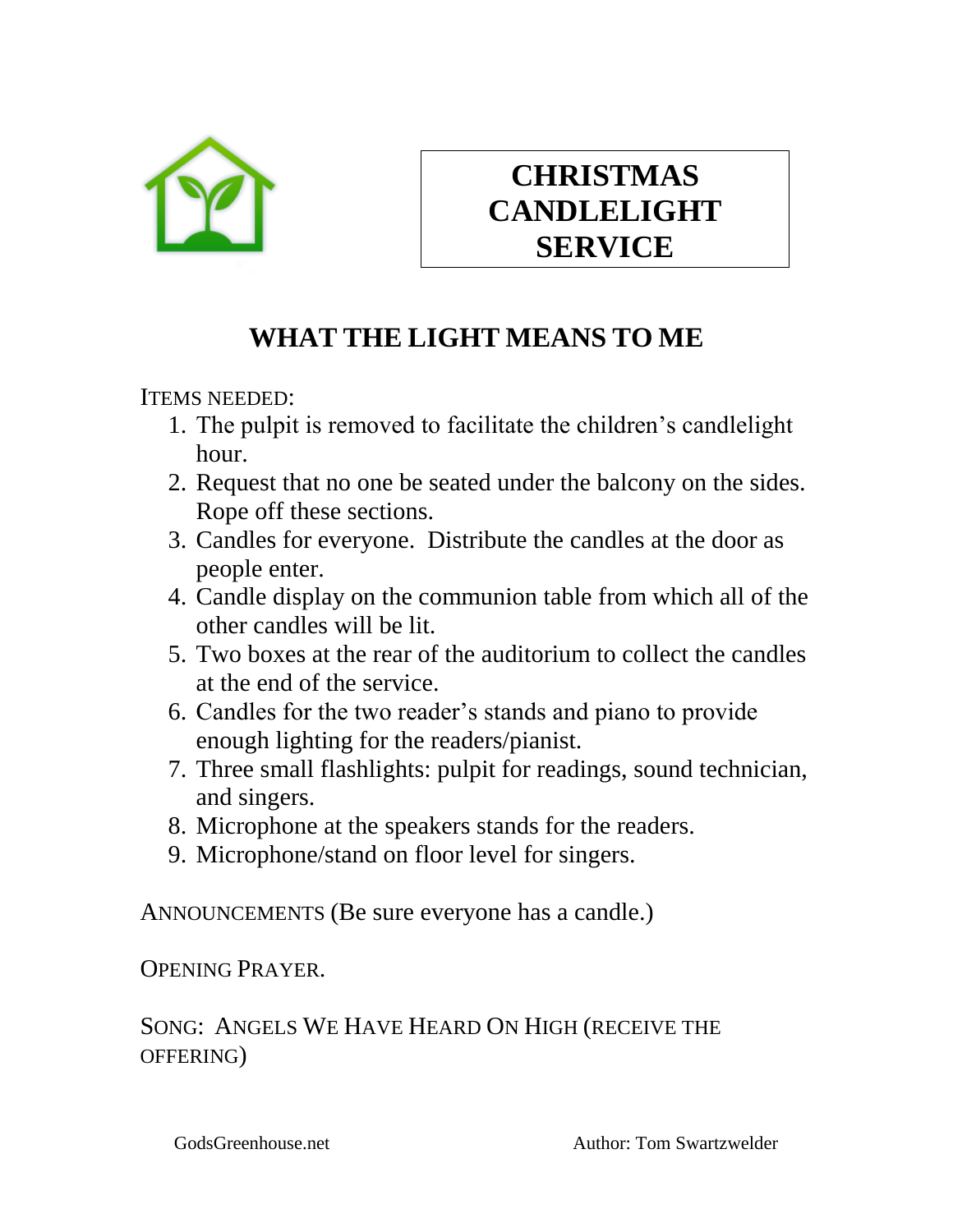#### (CHILDREN ASSEMBLE ON CENTER STAGE AT THIS TIME)

TURN OFF ALL AUDITORIUM LIGHTING EXCEPT THE CHRISTMAS LIGHTS. THIS WILL BE DONE BY \_\_\_\_\_\_

PASTOR HOSTS THE CHILDREN CANDLELIGHT HOUR. The Christmas candle is in the center.

CHILDREN RETURN TO THEIR SEATS AS \_\_\_\_\_\_\_\_ LEADS EVERYONE IN "THE LIGHT OF THE WORLD IS JESUS."

#### **AFTER FINISHING THE SONG, ALL REMAINING LIGHTING** TO THE AUDITORIUM IS TURNED OFF IN ORDER TO ACCENTUATE THE LIGHTING OF CANDLES.

## **BEGIN ADULT PROGRAM: WHAT THE LIGHT MEANS TO ME**

**SONG:** O HOLY NIGHT BY \_\_\_\_\_\_\_\_ (NO LIGHTS)

- During this song the ladies will come from the back of the church, use their already lit candles to light the candles on the speaker's stands, piano, and any other designated areas.
- At the same time will sing without instruments from center stage. This will allow the candle ladies to move freely.

**READER #1** (BRINGS OWN CANDLE TO THE COMMUNION TABLE, LIGHTS IT, THEN MOVES TO THE SPEAKER'S STAND AND READS.) **-** The Bible gives us the testimony of how the Samaritan woman got saved. She told the town, "Come, see a man who told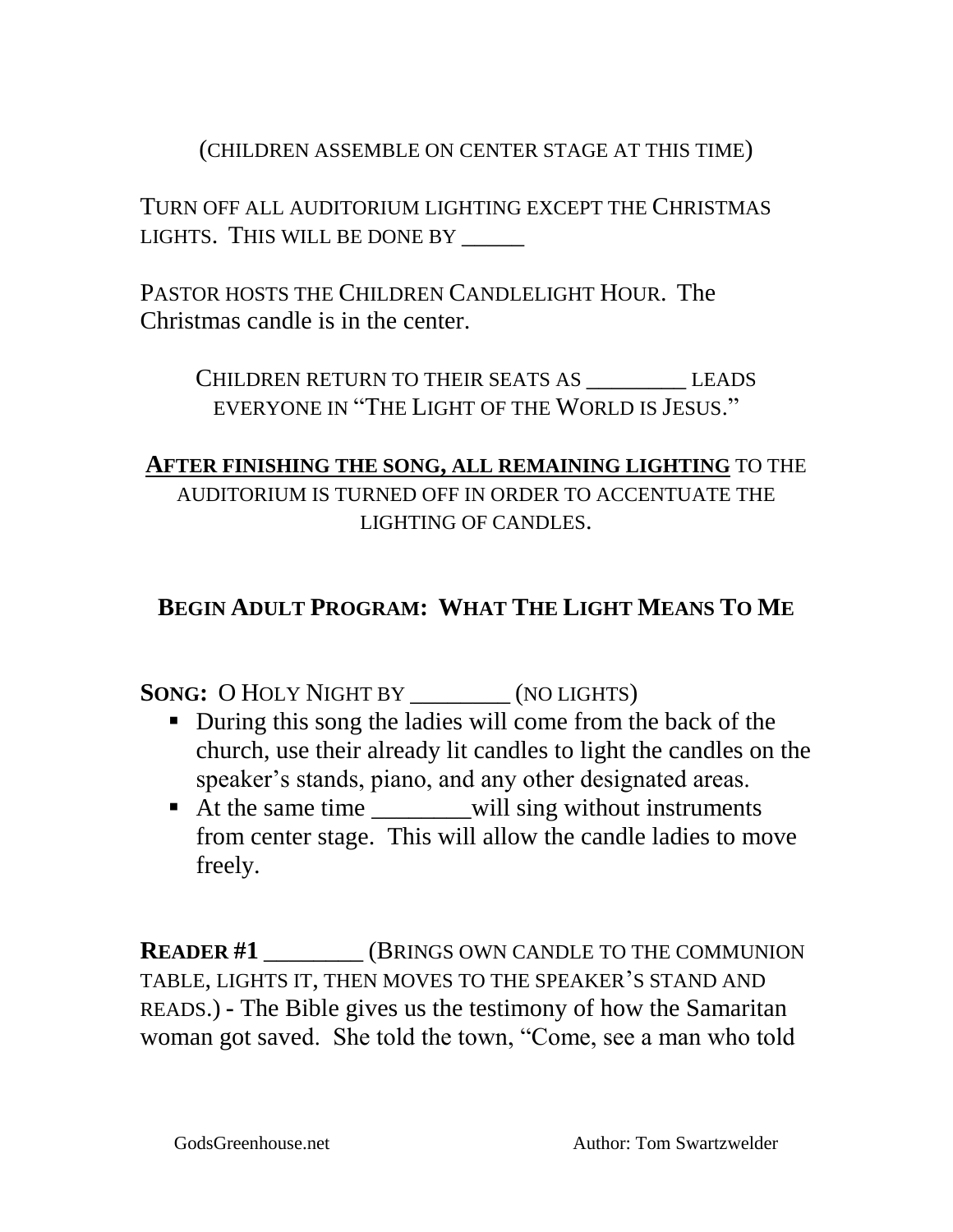me everything that I ever did. Is not this the Christ?" Likewise, I have my own testimony of what Jesus has done for me.

READS PERSONAL TESTIMONY.

**READER #2** \_\_\_\_\_\_\_\_ (BRINGS OWN CANDLE TO THE COMMUNION TABLE, LIGHTS IT, THEN MOVES TO THE SPEAKER'S STAND AND READS.) **-** The Bible gives us the testimony of how the Apostle Paul got saved. He saw a bright light on the road to Damascus, and cried out, "Lord, what do you want me to do?" I may not be as great as the Apostle Paul but, I, too, have my own testimony of what Jesus has done for me.

READS PERSONAL TESTIMONY.

**SPECIAL MUSIC:** \_\_\_\_\_\_\_\_

**READER #3** \_\_\_\_\_\_\_\_ (BRINGS OWN CANDLE TO THE COMMUNION TABLE, LIGHTS IT, THEN MOVES TO THE SPEAKER'S STAND AND READS.) **-** Have you ever read the blind man's testimony in John chapter 9? This man met Jesus and was healed on the outside as well as on the inside. He then said, "One thing I know…I once was blind, but now I see." The song Amazing Grace contains the line, "I once was lost but now am found, was blind but now I see." Let me share with you my own experience.

READS PERSONAL TESTIMONY.

**READER #4** \_\_\_\_\_\_\_\_**- CONFIRMED** (BRINGS OWN CANDLE TO THE COMMUNION TABLE, LIGHTS IT, THEN MOVES TO THE SPEAKER'S STAND AND READS.) **-** The story of the Philippian jailer's salvation is a wonderful story to me. He said, "Sir, what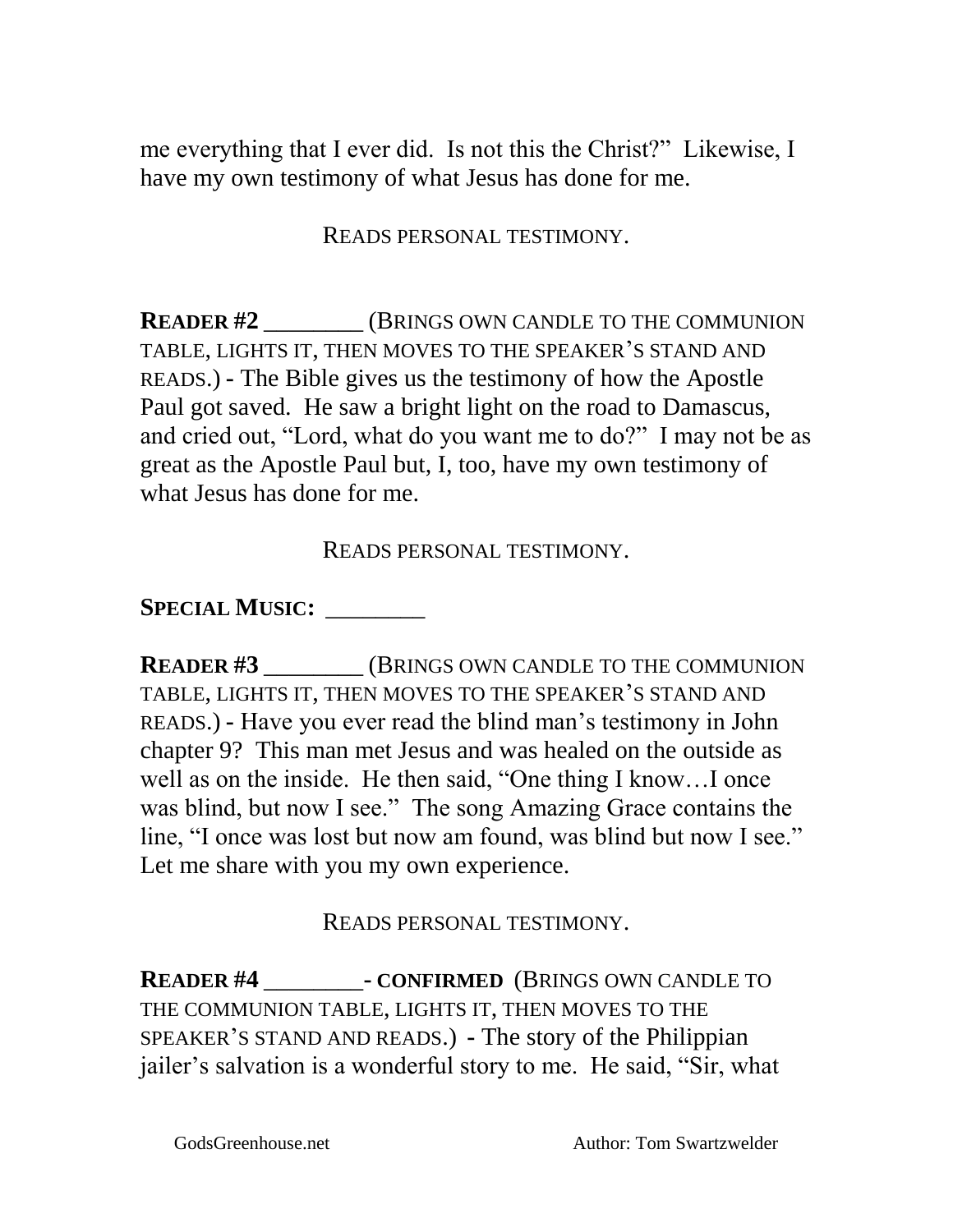must I do to be saved?" and Paul said, "Believe on the Lord Jesus Christ and you shall be saved." The jailer believed, was saved, and baptized that same hour. Isn't it great to be saved? Here is how it happened in my life.

READS PERSONAL TESTIMONY.

**SPECIAL MUSIC:** \_\_\_\_\_\_\_\_

**READER #5** \_\_\_\_\_\_\_\_ (BRINGS OWN CANDLE TO THE COMMUNION TABLE, LIGHTS IT, THEN MOVES TO THE SPEAKER'S STAND AND READS.) **-** The thief on the cross was saved from a devil's hell with only minutes to spare! As he was dying, he looked to Jesus in faith believing and said, "Remember me when you come into your kingdom." Jesus said, "Today you shall join me in paradise." I can look forward to that same promise…to sharing paradise with Jesus for all eternity with so many of my loved ones! Here is my story.

READS PERSONAL TESTIMONY.

**READER #6** \_\_\_\_\_\_\_\_ (BRINGS OWN CANDLE TO THE COMMUNION TABLE, LIGHTS IT, THEN MOVES TO THE SPEAKER'S STAND AND READS.) **–** 

**PASTOR:** DO YOU HAVE A SIMILAR STORY? DO YOU KNOW WHAT IT MEANS TO COME TO THE LIGHT, EMBRACE THE LIGHT, JESUS CHRIST, AND COMMIT YOUR LIFE, YOUR FUTURE, YOUR ALL TO HIM? PERHAPS YOU HAVE NEVER TURNED AWAY FROM YOUR SIN AND TURNED YOUR LIFE OVER TO JESUS.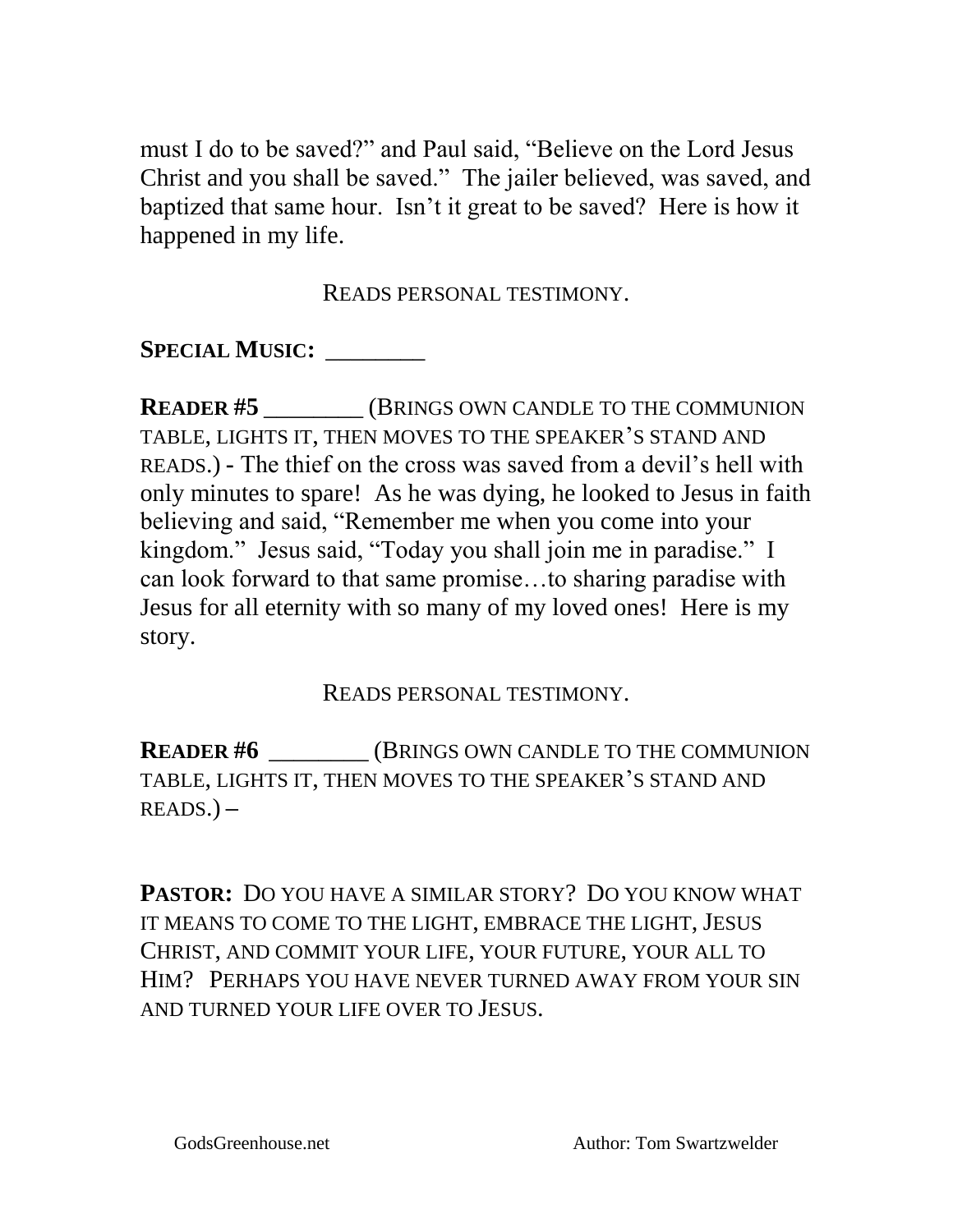BUT TONIGHT IS THE TIME FOR YOU TO DO SO. GOD IS SPEAKING TO YOUR HEART RIGHT NOW; YOU ARE NOW READY TO TURN YOUR LIFE OVER TO HIM AND TRUST JESUS AS YOUR WAY TO HEAVEN.

HAVE I JUST DESCRIBED YOU? IF THE ANSWER IS YES THEN LET ME LEAD YOU IN PRAYING TO JESUS. JUST SAY THESE WORDS WITH ALL OF YOUR HEART AND REPEAT AFTER ME.

#### **(PASTOR LEADS THE AUDIENCE IN THE SINNER'S PRAYER.)**

**PASTOR**: IF YOU PRAYED THAT PRAYER WITH ME THEN I WANT TO MEET YOU AT THE END OF THIS SERVICE. I HAVE A BOOK I WANT TO GIVE YOU THAT WILL HELP YOU START YOUR CHRISTIAN LIFE. PLEASE SEE ME AT THE END OF THIS SERVICE.

**PASTOR**: WE WILL NOW LIGHT OUR OWN CANDLE. OUR LADIES WILL LIGHT THE CANDLE ON THE END OF EACH ROW. PLEASE LIGHT THE CANDLE OF THE PERSON NEXT TO YOU UNTIL ALL OF THE CANDLES IN YOUR ROW ARE LIT THEN BROTHER

\_\_\_\_\_\_\_\_WILL LEAD US IN SOME OF OUR FAVORITE CHRISTMAS SONGS.

(NO PIANO MUSIC FOR THE REST OF THE SERVICE.)

(**INSTRUCTIONS**: THE LADIES WILL LIGHT THEIR OWN CANDLES FROM THE LARGE CANDLE IN THE CENTER OF THE DISPLAY. THEY WILL PROCEED TO LIGHT THE CANDLES ON THE END OF EACH ROW. THE LADIES WILL THEN BE SEATED NEAR THE BACK SO THEY CAN COLLECT THE CANDLES AS EVERYONE LEAVES.)